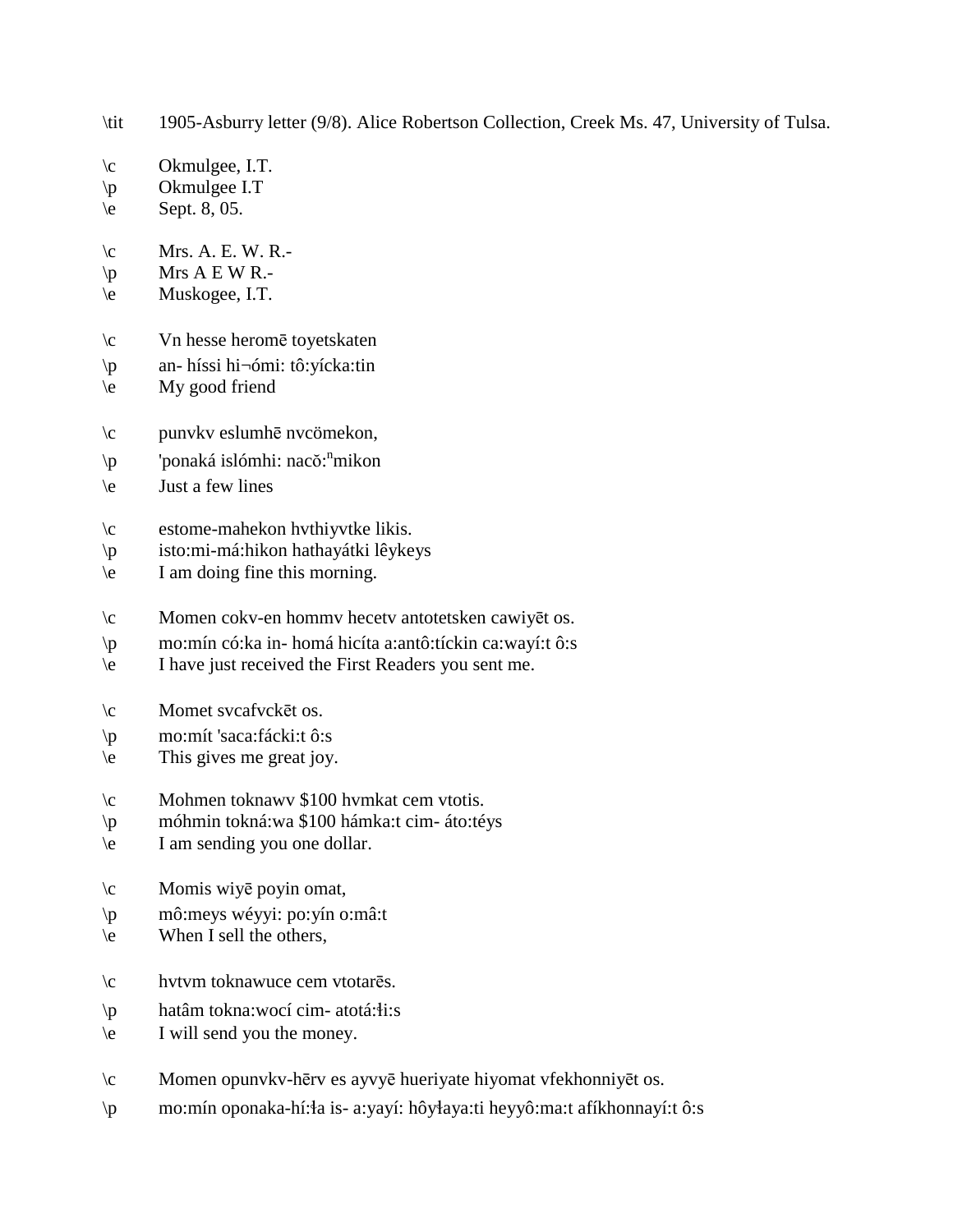- \e At this time I am not carrying forth the gospel message at all.
- \c En hommv Ohkalvlken vpakit huerin vc ossihocvtet os.
- \p in- homá ohka:lâlkin apâ:keyt hôy!eyn ac- osséyho:catí:t ô:s
- \e Previously I joined the Methodists until they terminated my membership.
- \c Mohmen hofonēn hueriyvtēt os.
- \p móhmin hofóni:n hôy!ayáti:t ó:s
- \e I remained [outside the church] for a long time.
- \c Momof, Ue aksumecvlket hvtvm ciyvpvyakvtēt os cē.
- \p mo:mô:f oy- aksomi:câlkit hatâm cayapáya:katí:t ô:s cî:
- \e Then the Baptists took me in.
- $\c$  Oh rolopē 4 orof,
- $\pi$  oh-  $\text{d}$ olopí: 4 o: $\text{d}$ ô: f
- \e After four years,
- \c hvtvm vc ossicakvtēt os cē.
- \p hatâm ac- osséyca:katí:t ô:s cî:
- \e they too terminated my membership.
- \c Ue aksumkiyvtēt os, Pucase en hocefkv ofvn.
- \p oy- áksomkayáti:t ô:s 'pocá:si in- hocífka ó:fan
- \e However, I was immersed in the Saviour's name.
- \c Momis vhakvt orekot os maket omhoyen likis.
- \p mô:meys ahá:kat o!íkot ó:s ma:kít ómho:yín lêykeys
- \e But now I have been told that I do not have full membership.
- \c Momis estofis yvmv ēkvnv oh hueriyē vtekat
- \p mô:meys istó:feys yamá i:kaná oh- hôy!ayi: atî:ka:t
- \e It is my personal belief that as I remain here on earth,
- \c Cesvs es vn tvcikekos, komit cvn honrēt os.
- $\wp$  cí:sas is- an- tacêykiko:s kô:meyt can- hón $\text{d}$ i:t ô:s
- \e Jesus will not abandon me in my faith.
- \c Cesvs ehommvn fvccetvn komit huerin omat.
- \p cí:sas ihóman faccitán kô:meyt hoy!éyn o:mâ:t
- \e That is, if I obey the truths give to us by Jesus himself.
- \c Monkv yomusen cokv cen totis.